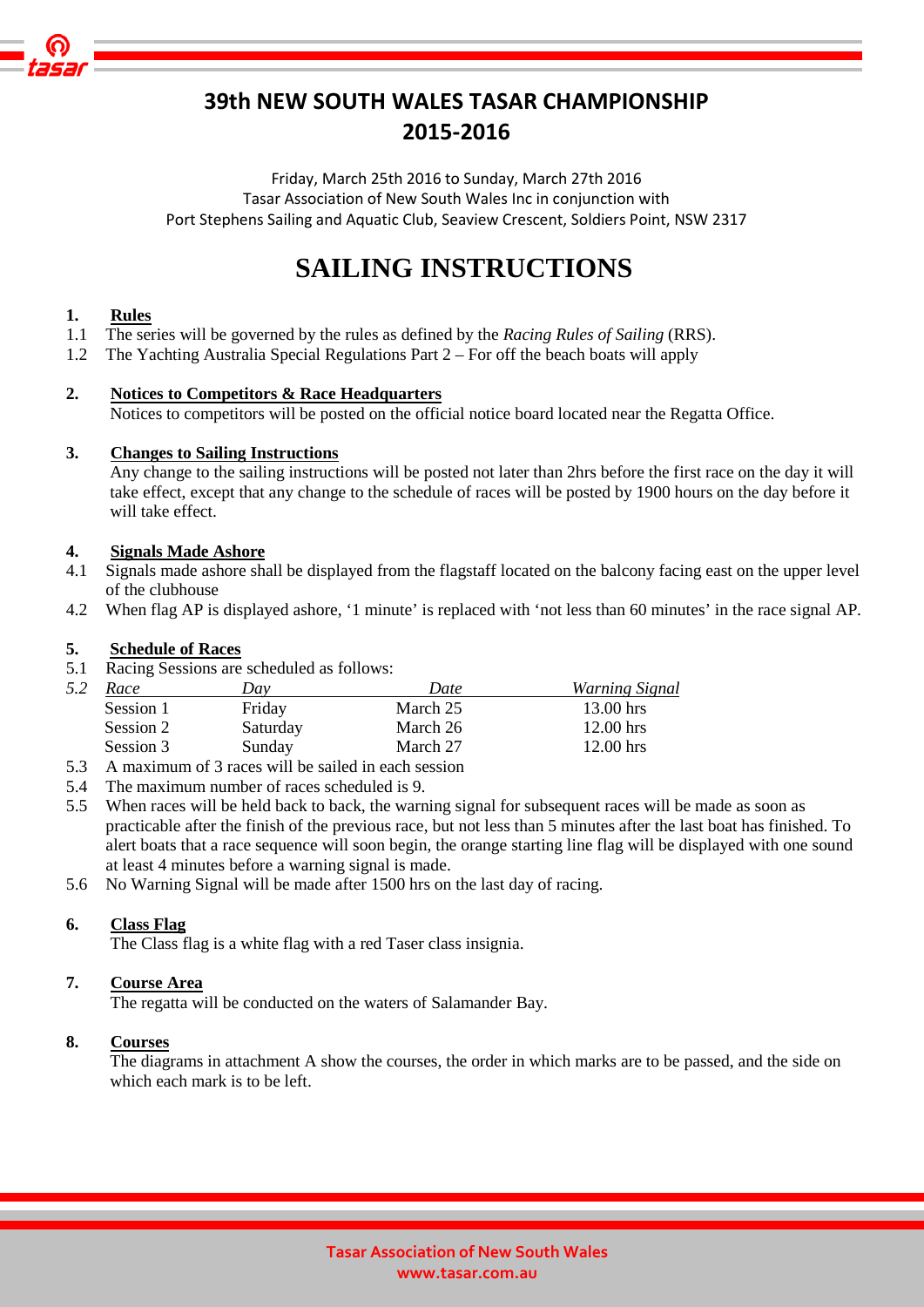

# **9. Marks**

- Marks 1, 2 and 3 will be inflatable orange conical buoys.
- 9.2 Mark 1(a) will be a danbuoy mark with an orange flag.
- 9.3 New marks as provided in accordance with Instruction 11, will be inflatable yellow cylindrical buoy with a black band.
- 9.4 The starting mark will be inflatable yellow conical buoys.
- 9.5 The finish mark will be a danbuoy with a blue flag.

## **10. The Start**

- 10.1 The starting line will be between a staff displaying an orange flag on the Race Committee Vessel at the starboard end and the port end starting mark.
- 10.2 A boat starting later than 10 minutes after her starting signal will be scored Did Not Start without a hearing. This changes Rules A4 and A5.
- 10.3 If flag U has been displayed as the preparatory signal, no part of a boat's hull, crew, or equipment shall be in the triangle formed by the ends of the starting line and the first mark during the last minute before her starting signal. If a boat breaks this rule and is identified, she shall be disqualified without a hearing but not if the race is restarted or resailed or postponed or abandoned before the starting signal. This changes rule 26.
- 10.4 The Race Committee vessel may hold its position by using engines. Any effects will not be grounds for granting redress. This alters RRS60.1(b) and 62.1(a)

## **11. Change Of The Position Of The Next Mark**

- 11.1 To change the position of the next mark, the Race Committee will lay a new mark (or move the finishing line) and remove the original mark as soon as practicable.
- 11.2 When, in a subsequent change, a new mark is replaced, it will be replaced by an original mark.

## **12. The Finish**

- 12.1 The finishing line will be between a staff displaying an orange flag on the Race Committee Vessel at the starboard end and the port end finishing mark.
- 12.2 The Race Committee vessel may hold its position by using its engines. Any effects will not be grounds for granting redress. This alters RRS60.1(b) and 62.1(a)

#### **13. Time Limit and Target Time**

- 13.1 The time limit for the first boat to sail the course and finish will be 2 hours.
- 13.2 The time limit for the first boat to pass Mark 1 will be 30mins.
- 13.3 Boats failing to finish within 30 minutes after the first boat finishes will be scored Did Not Finish. This changes Rule 35, A4 and A5.
- 13.4 The target time will be 40mins. Failure to meet the target time shall not be grounds for redress. This changes rule 62.1(a).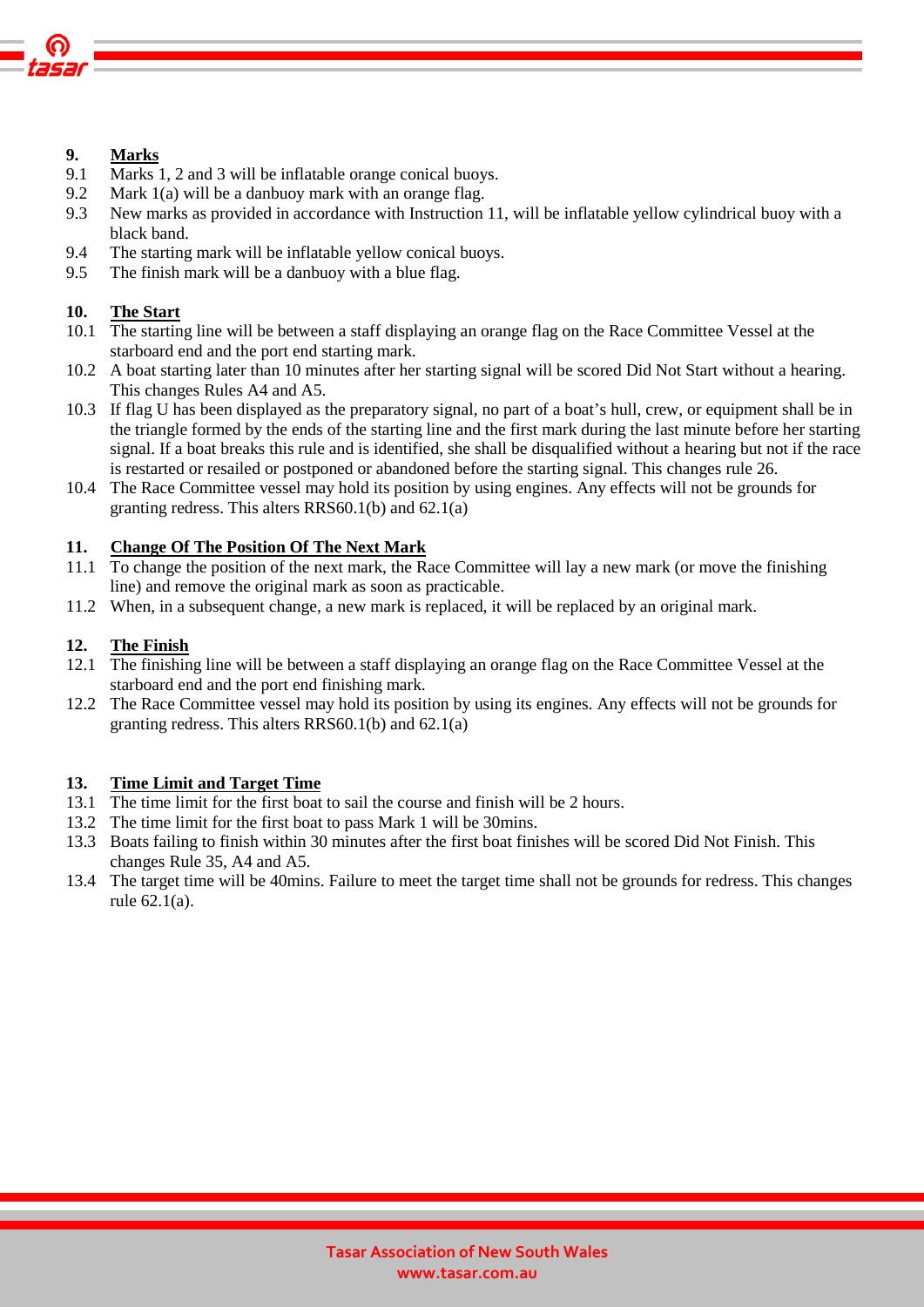## **14. Protests and Request for Redress**

- 14.1 Protest forms are available at Race Headquarters. Protests shall be delivered there within one hour after the last boat finishes the last race of the day. The same protest time limit applies to requests for redress. The protest time limit for all protests by the Race Committee and Protest Committee will be 90 minutes after the finish of the last boat in the last race of the day. This changes RRS 62.2. The Protest Time limit will be posted on the Regatta Notice Board.
- 14.2 Notices will be posted as soon as possible after a protest has been lodged, but not later than thirty minutes of the protest time limit to inform competitors of hearings in which they are parties or named as witnesses. The posting of such a notice shall be notification to the parties for the purpose of RRS 63.2. Hearings will be held at Race Headquarters. It is intended that protests will be heard in the approximate order of receipt. Parties and witnesses are required to be in the vicinity of the Protest Room at the time stated on the Protest Schedule notice.
- 14.3 Breaches of instructions 21, 23 and 24 will not be grounds for protest by a boat This changes RRS 60.1(a) Penalties for these breaches may be less than disqualification if the protest committee so decides.
- 14.4 On the last race day of the regatta a request for reopening a hearing shall be lodged within the time limit for protests if the party requesting reopening was informed of the decision on the previous day, or no later than 30 minutes after the party requesting reopening was informed of the decision on that day. This alters RRS 66.

## **15. Arbitration**

- 15.1 An arbitration hearing will be conducted for all protests lodged in accordance with RRS 61 which allege an infringement of a rule of Part 2, 4 or RRS31. Such hearings will be held subsequent to the protest being lodged and prior to a protest hearing.
- 15.2 The time and place of the arbitration hearing will be decided by the arbitrator and such advice will be given verbally. One representative from each boat shall attend the arbitration hearing and no witnesses will be allowed. The arbitrator shall decide the manner in which testimony is given.
- 15.3 After taking testimony at an arbitration hearing the arbitrator shall make one of the following conclusions: (a) The protest does not comply with RRS 61 and the protestor may withdraw the protest. (b) The matter shall proceed to a protest hearing. (This may be because rules other than Part 2 or 4 are

involved, or because evidence is too complex or divergent to reach a reasonable and timely conclusion, or due to the apparent severity of the alleged incident, or for any other reason decided by the arbitrator.) (c) No rule was broken and the protestor may withdraw the protest.

(d) A rule was broken by one or more boats involved, the infringing boat(s) may accept a 50% penalty calculated using the method in Rule 44.3 (c). If not accepted by the parties, the protest shall proceed to a hearing of the Protest Committee.

- 15.4 This changes RRS 63.1.
- 15.5 An arbitration hearing shall not be reopened. No conclusion of an arbitrator shall be subject to appeal or be grounds for redress.

## **16. Scoring**

- 16.1 3 races are required to be completed to constitute a series.
- 16.2 When up to 4 races have been completed, a boat's series score will be the total of all her race scores.
- 16.3 When 5 to 8 races have been completed, a boat's series score will be the total of her race scores excluding her worst score.
- 16.4 When 9 races have been completed, a boat's series score will be the total of her race scores excluding her worst two scores.

## **17. 17. Safety**

- 17.1 Each skipper is required to personally sign-on prior to the first warning signal each day and sign off before the end of protest time each day at Race Headquarters.
- 17.2 Boats which fail to sign-on or sign-off which be receive a 20% scoring penalty for all races of that day.
- 17.3 A boat that retires from a race shall notify the race committee as soon as possible.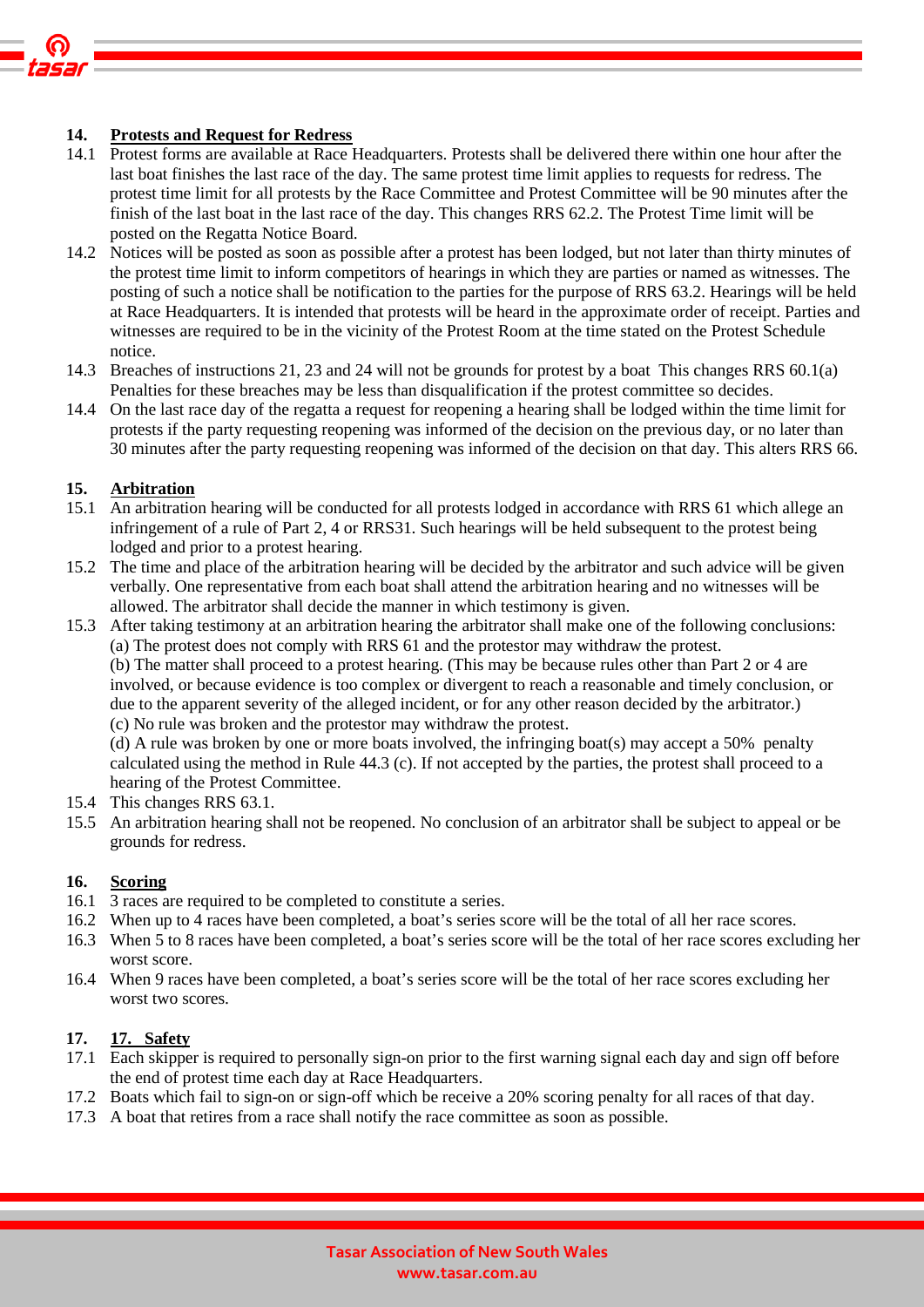

#### **18. Replacement of Crew or Equipment**

- 18.1 Substitution of competitors will not be allowed without prior written approval of the Race Committee.
- 18.2 Substitution of damaged or lost equipment will not be allowed unless approved by the Race Committee. Requests for substitution shall be made to the Measurer at the first reasonable opportunity.

## **19. Equipment and Measurement Checks**

A boat, equipment or crew may be inspected at any time for compliance with the class rules and sailing instructions. On the water, a boat may be instructed by a member of the race committee or measurer to proceed immediately to a designated area upon returning to shore for inspection.

## **20. Advertising**

20.1 Boats may be required to display sponsor advertising which, if required, will be supplied by the organising authority.

## **21. Official Boats**

21.1 Race Committee boats will display a PSSAC burgee or be otherwise identified as Race Committee boats.

## 22. **Support Boats**

22.1 Team managers, coaches and other support personnel shall stay at least 100 metres outside racing laylines from the time of the preparatory signal until the finish of the last boat in a race, except when asked to assist by the Race Committee. Failure to comply with this Instruction may result in action being taken by the Race Committee against the support personnel and/or any boats supported by them.

## **23. Radio Communication**

23.1 Except in an emergency boats shall neither make radio transmissions whilst racing nor receive communications not available to all boats. This requirement also applies to mobile telephone communications.

#### **24. Prizes**

24.1 Prizes will be awarded as stated in the Notice of Race.

## **25. Disclaimer of Liability**

- 25.1 It is the competitor's decision to enter the 39th New South Wales Tasar Championship or to start and continue in any race. Competitors shall accept that their participation in the regatta is at their exclusive risk in every respect. See RRS Fundamental Rule 4- Decision to Race. The Organising Authority, their officers, members, servants and agents accept no liability in respect of loss of life, personal injury or loss or damage to property which may be sustained by reason of their participation or intended participation in the regatta or how so ever arising in connection with the event.
- 25.2 Attention is drawn to clause 17, "Risk Warning" of the Notice of Race.

## **26. Insurance**

26.1 A boat and its crew shall comply with the insurance requirements of the Notice of Race.

#### **27. Rights to use name and likeness**

27.1 By participating in this event competitors automatically grant to the organizing authority and the event sponsors the right, in perpetuity, to make, use, and show, at their discretion, any photography, radio, and video recordings, and other reproductions of them at the venue or on the water from the time of their arrival at the venue.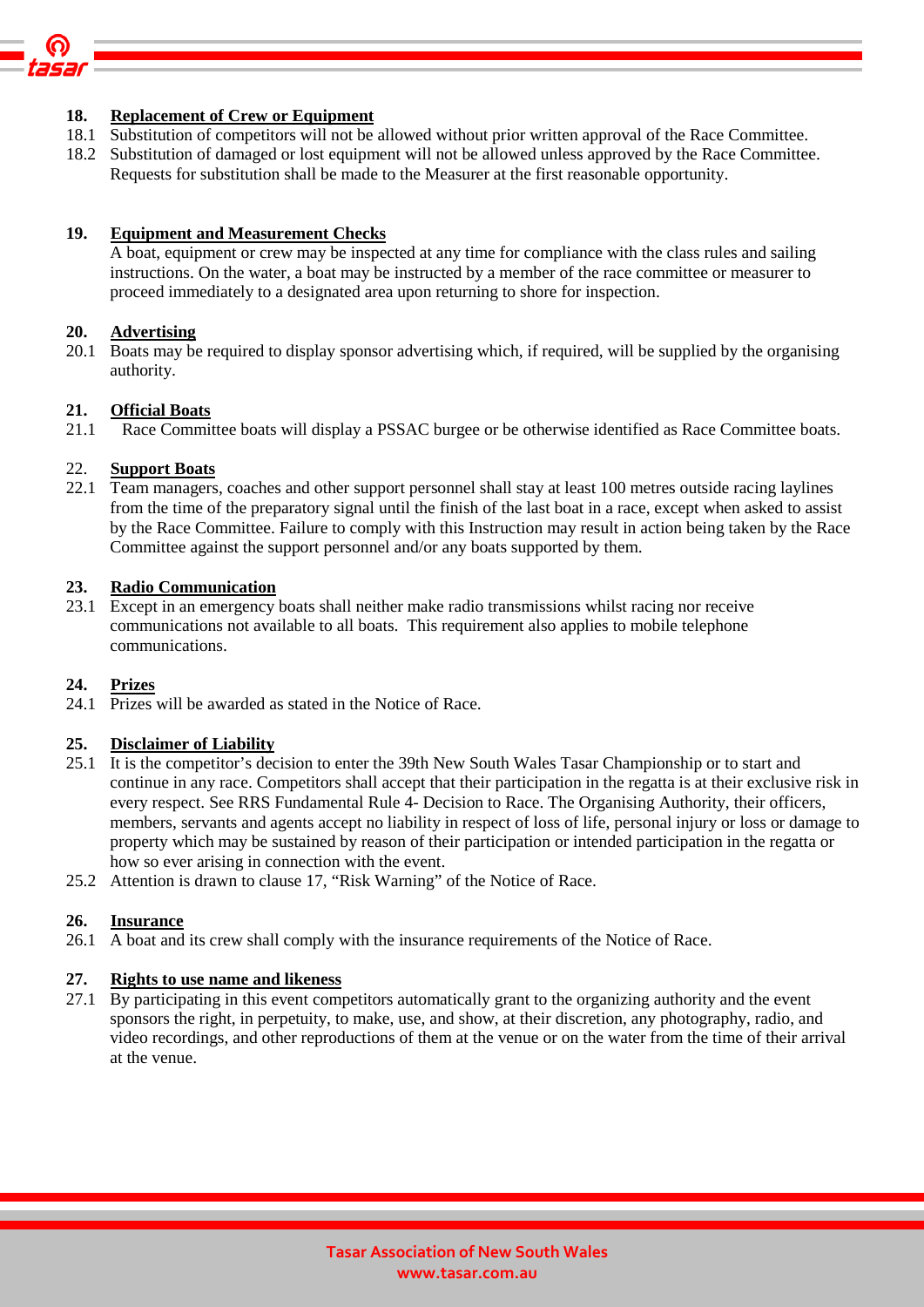# **ATTACHMENT A**

## **COURSE DIAGRAMS**

## **ALL MARK ROUNDING TO PORT**

| Description<br>Start-1-2-3-1-3-Finish 1 |
|-----------------------------------------|
| Start-1-2-3-1-3-1-2-3-Finish 2          |
| Start-1-1a-3-1-1a-3-Finish 1            |
| Start-1-1a-3-1-1a-3-1-1a-3-Finish 1     |
|                                         |







**Tasar Association of New South Wales www.tasar.com.au**